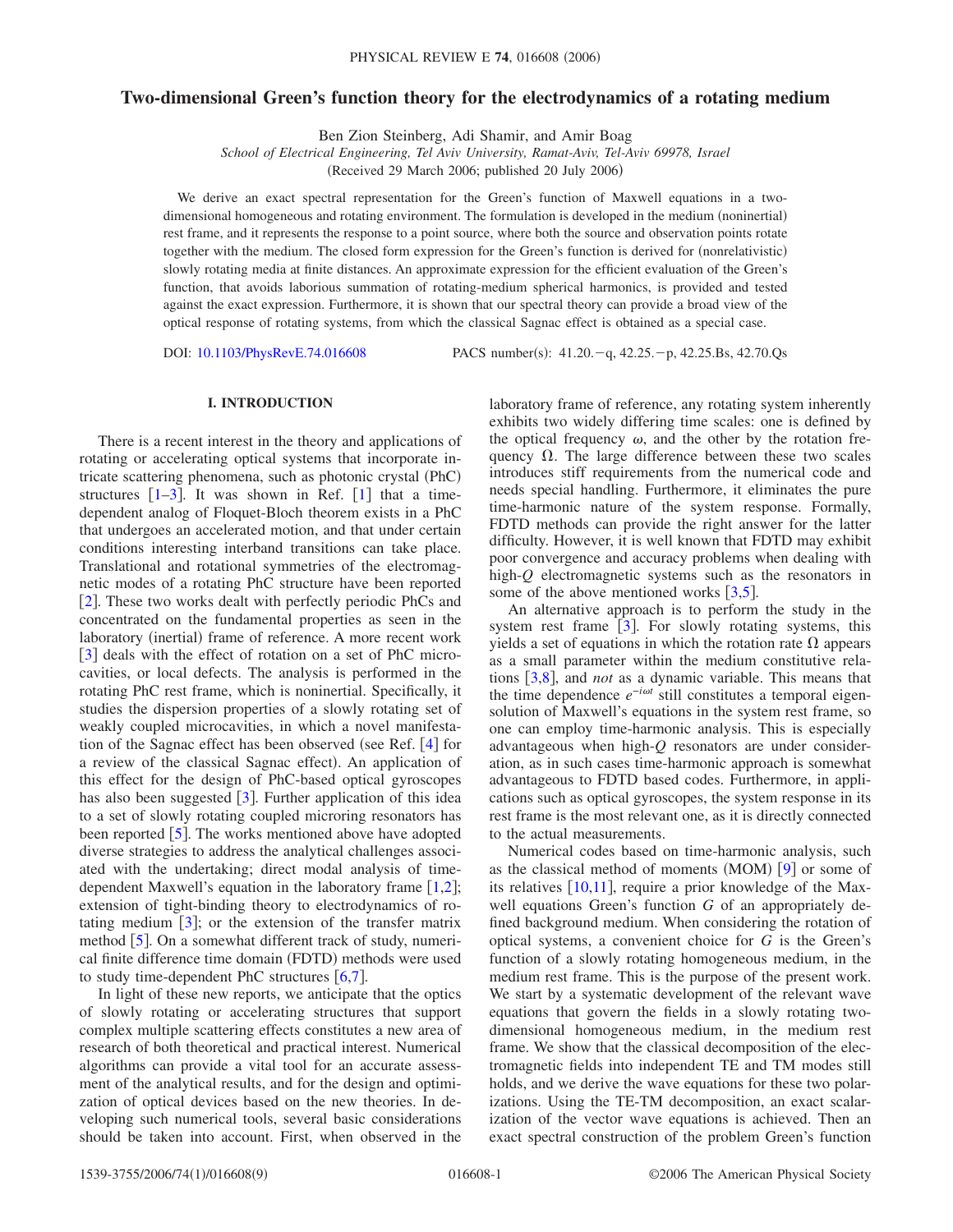is developed. This Green's function represents the response to a point source, where both the point source and the observer rotate together with the medium. Our spectral construction provides an exact representation of the new Green's function via a summation of cylindrical Harmonics. An approximate expression, using an expansion based on the small parameter  $\Omega/\omega$ , is provided too. This approximation does not need a summation of the cylindrical Harmonics series, and is expressed via the well-known stationary medium Green's function. We study the effect of rotation on the new solution and its approximation, and compare it to the Green's function of a stationary medium.

To demonstrate the efficacy of our spectral theory for a detailed study of rotating optical systems, and its ability to provide a somewhat broader view of the physics involved, we use the new Green's function in order to obtain the effect of rotation on a circular resonator. We obtain the effect of rotation on the entire set of resonances that constitute the system response, and show that the classical Sagnac effect can be obtained from this general spectral study as a special case that pertains to a limited portion of the system spectrum.

Finally, we note that the theory developed here applies to two-dimensional configurations. However, there are many practical three-dimensional geometries of interest, for which propagation and scattering analysis based on twodimensional theories can be used. For example, twodimensional (2D) realizations of PhC structures and high-*Q* microcavities in dielectric slabs were studied by several research groups  $[12,13]$  $[12,13]$  $[12,13]$  $[12,13]$ , and offer practical realization of PhC structures and microcavities. Here, the guiding or confinement of the fields in directions parallel to the slab plane are provided by a two-dimensional periodic structure, while the total internal reflection phenomenon prevents scattering off the slab plane, thus providing a confinement in the direction normal to the slab. It has been shown that for the frequency range that corresponds to the lowest guided mode in the slab, the properties of such structures can be approximated by an ideal 2D structure using the effective index approach  $\lceil 12 \rceil$  $\lceil 12 \rceil$  $\lceil 12 \rceil$ . In principle, a similar strategy can be used in order to apply our rotating-medium Green's function to study realistic 3D rotating PhCs. The extension of the theory developed in this paper to handle a full three-dimensional Green's function construction is currently under study.

The structure of the paper is as follows. In Sec. II we develop the basic wave equation and introduce the TE-TM decomposition. Section III deals with the exact spectral construction of the rotating medium Green's function via cylindrical Harmonics series, and its approximate expression. Spectral analysis of a simple example of ring resonator, and the interpretation of Sagnac effect as a special case, are discussed in Sec. IV. Physical interpretations of the mathematical results obtained here, and some important observations pertaining to actual computational implementations, are provided in Sec. V. Concluding remarks are provided in Sec. VI.

### **II. GENERAL EQUATIONS**

Let a homogeneous medium rotate at an angular velocity  $\Omega$  around the center of a coordinate system  $r=0$ . The medium is at rest in the noninertial reference frame  $\mathcal{R}$ :  $(x', y', z')$ . Without loss of generality, we assume that the rotation is around the *z* axis, so we have

$$
\Omega = \hat{z}\Omega, \tag{2.1a}
$$

<span id="page-1-0"></span>where  $\Omega$  is a scalar measuring the angular velocity magnitude; it possesses positive or negative sign for counterclockwise or clockwise rotations, respectively. Thus

$$
\begin{pmatrix} x' \\ y' \\ z' \end{pmatrix} = \begin{pmatrix} \cos(\Omega t) & \sin(\Omega t) & 0 \\ -\sin(\Omega t) & \cos(\Omega t) & 0 \\ 0 & 0 & 1 \end{pmatrix} \begin{pmatrix} x \\ y \\ z \end{pmatrix}.
$$
\n(2.1b)

Our purpose now is to solve Maxwell's equations in the rotating system  $R$ . A few important points are observed: (i) In  $R$ , the system properties do not vary in time. (ii) The angular velocity  $\Omega$  and the medium maximal dimension  $L$ satisfy  $|\Omega L| \ll c$ . Therefore no relativistic effects take place. (iii) Consistent with the slow velocity assumption above, no geometrical transformations or deformations take place. Thus, for example, the  $\nabla$  operator is conserved:  $\nabla = \nabla'$ . For the very same reason, time is invariant in both systems: *t*  $=t^{\prime}$ .

<span id="page-1-3"></span>According to the formal structure of electrodynamics, the basic physical laws are invariant under *all* space-time transformations (including noninertial ones). Therefore the charge-free Maxwell's equations in  $\mathcal R$  are given by [[8](#page-8-7)]

$$
\nabla' \times \mathbf{E}' = i\omega \mathbf{B}' - \mathbf{J}^{\mathbf{M}'}, \quad \nabla' \cdot \mathbf{B}' = 0, \quad (2.2a)
$$

$$
\nabla' \times H' = -i\omega D' + J', \quad \nabla' \cdot D' = 0, \qquad (2.2b)
$$

<span id="page-1-4"></span>where we have added a fictitious magnetic current density *J*<sup>M'</sup>. A time harmonic dependence  $e^{-i\omega t}$  is assumed and suppressed throughout. The transformation from the inertial system  $I$  to the rotating one  $R$  is manifested via the local constitutive relations. Let the material properties at rest be given by  $\epsilon$ ,  $\mu$ . Then up to the first order in velocity the constitutive relations in  $R$  take on the form [[8](#page-8-7)]

$$
\mathbf{D}' = \epsilon \mathbf{E}' - c^{-2} \mathbf{\Omega} \times \mathbf{r}' \times \mathbf{H}', \qquad (2.3a)
$$

$$
\boldsymbol{B}' = \mu \boldsymbol{H}' + c^{-2} \boldsymbol{\Omega} \times \boldsymbol{r}' \times \boldsymbol{E}', \tag{2.3b}
$$

<span id="page-1-2"></span><span id="page-1-1"></span>where  $c$  is the "stationary vacuum" speed of light: the vacuum light velocity as observed in the stationary system. All subsequent derivations are performed in the rotating reference frame  $\mathcal{R}$ :  $(x', y', z')$ , and all physical and geometrical quantities refer to those measured in this frame. Thus for simplicity we omit the prime. We rewrite the  $\nabla$  operator as a summation of two operators  $\nabla = \nabla_t + \hat{z}\partial_z$ , where  $\nabla_t \equiv \hat{x}\partial_x$  $+\hat{y}\partial_y$  refers to derivatives in the transverse (to  $\hat{z}$ ) directions only. Likewise, any vector quantity can be separated into transverse and  $\hat{z}$  polarized quantities:  $E = E_t + \hat{z}E_z$ . Since the rotation axis coincides with  $\hat{z}$ , it is convenient to use a cylindrical coordinate system  $r = (\rho, \theta, z)$  in which for any vector field  $V$  we have [see Eq.  $(2.1a)$  $(2.1a)$  $(2.1a)$ ]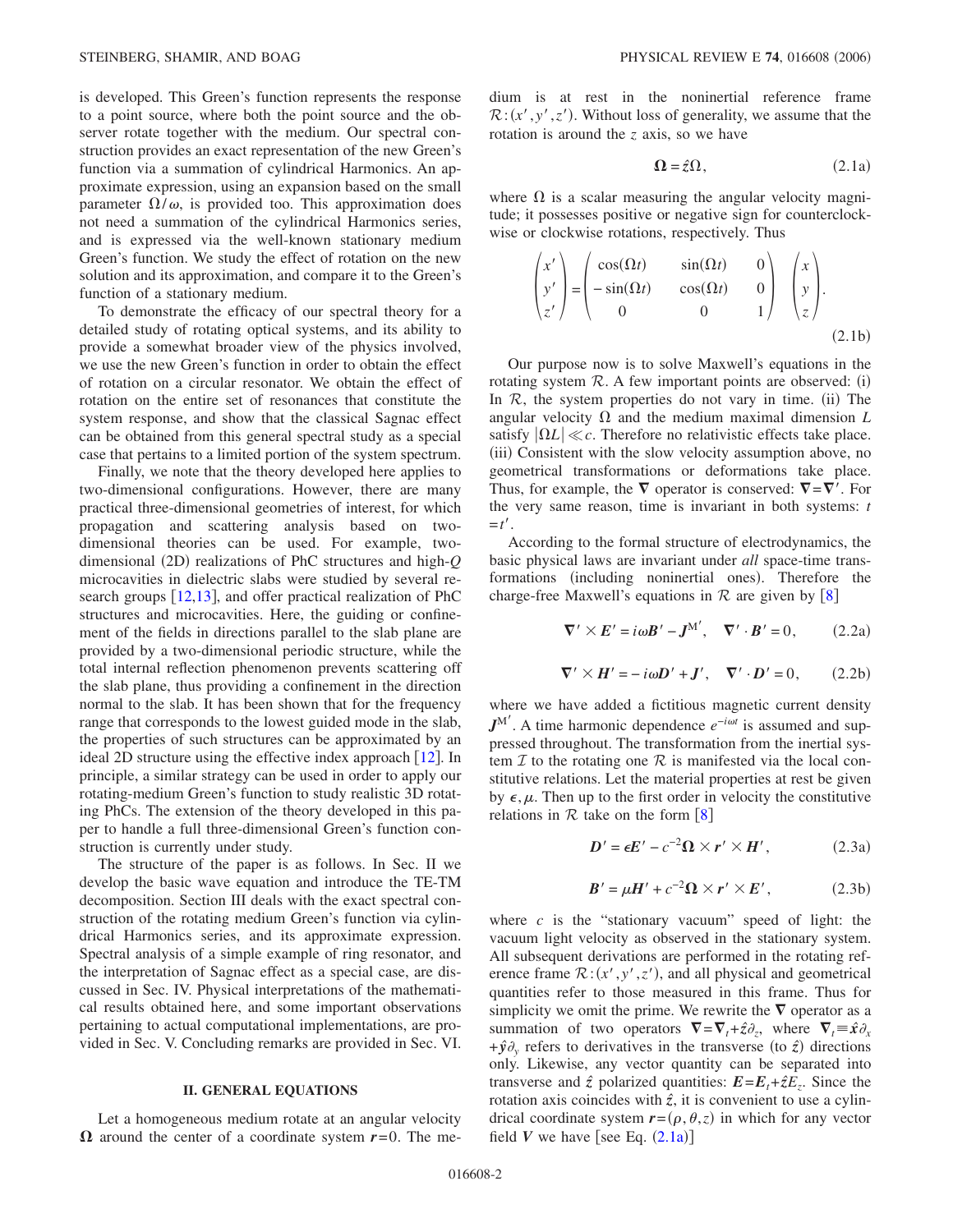<span id="page-2-8"></span>TWO-DIMENSIONAL GREEN'S FUNCTION THEORY FOR...

$$
\Omega \times r \times V = \rho \Omega V_z - \hat{z} \Omega \rho V_\rho, \qquad (2.4)
$$

where we use the notation  $\rho \equiv \hat{\rho} \rho$ . Maxwell equations can now be written as

$$
\nabla_t \times E_t + \hat{z}\partial_z \times E_t + \nabla_t \times \hat{z}E_z
$$
  
=  $\hat{z}i\omega(\mu H_z - \Omega c^{-2}\rho E_\rho) + i\omega(\mu H_t + \Omega c^{-2}\rho E_z) - J^M$   
(2.5a)

$$
\nabla_t \times H_t + \hat{z}\partial_z \times H_t + \nabla_t \times \hat{z}H_z
$$
  
=  $-\hat{z}i\omega(\epsilon E_z + \Omega c^{-2}\rho H_\rho) - i\omega(\epsilon E_t - \Omega c^{-2}\rho H_z) + J.$  (2.5b)

The first term on the left-hand side and the first two terms on the right-hand side of the equations above are *zˆ* directed, and the rest field terms are transversely directed.

#### **A. TM and TE modes in homogeneous medium**

Assume that  $\partial_z = 0$ . The last equations read

<span id="page-2-0"></span>
$$
\nabla_t \times \boldsymbol{E}_t + \nabla_t \times \hat{\boldsymbol{\chi}} E_z = \hat{\boldsymbol{\chi}} i \omega (\mu H_z - \Omega c^{-2} \rho E_\rho) + i \omega (\mu H_t + \Omega c^{-2} \rho E_z) - \boldsymbol{J}^M, \qquad (2.6a)
$$

<span id="page-2-1"></span>
$$
\nabla_t \times H_t + \nabla_t \times \hat{z} H_z = -\hat{z} i \omega (\epsilon E_z + \Omega c^{-2} \rho H_\rho)
$$
  
-  $i \omega (\epsilon E_t - \Omega c^{-2} \rho H_z) + J.$  (2.6b)

It is seen now that Eqs.  $(2.6a)$  $(2.6a)$  $(2.6a)$  and  $(2.6b)$  $(2.6b)$  $(2.6b)$  can be satisfied using two independent sets of fields:

(i) TM fields (or E polarization). In this set we have  $E_t = 0$ ,  $H_z = 0$ ,  $J_z^M = 0$ , while in general the field quantities  $E_z$ ,  $H_t$  and currents  $J_z$ ,  $J_t^M$  are not necessarily zero. This case can be completely characterized by the scalar *Ez*.

(ii) TE fields (or *H* polarization). Here  $H_t = 0$ ,  $E_z = 0$ ,  $J_z = 0$ , while in general the field quantities  $H_z$ ,  $E_t$  and currents  $J_z^M$ ,  $J_t$  are not necessarily zero. This case can be completely characterized by the scalar *Hz*.

Below we derive specific wave equations for each polarization.

## *1. TM wave equation*

<span id="page-2-2"></span>For the TM case, Eqs.  $(2.6a)$  $(2.6a)$  $(2.6a)$  and  $(2.6b)$  $(2.6b)$  $(2.6b)$  reduce to

$$
\nabla_t \times \hat{z} E_z = i\omega (\mu H_t + \Omega c^{-2} \rho E_z) - J_t^M, \qquad (2.7a)
$$

$$
\nabla_t \times H_t = -\hat{z} i \omega (\epsilon E_z + \Omega c^{-2} \rho H_\rho) + \hat{z} J_z.
$$
 (2.7b)

<span id="page-2-3"></span>From Eq. ([2.7a](#page-2-2)), we can express  $H_t$  in terms of the scalar field  $E_z$  and the currents

$$
i\omega\mu H_t = J_t^M + \nabla_t \times \hat{z} E_z - i\omega \Omega c^{-2} \rho E_z.
$$
 (2.8)

<span id="page-2-9"></span>We substitute this expression back into Eq.  $(2.7b)$  $(2.7b)$  $(2.7b)$  and use the identities  $\nabla_t \times \nabla_t \times \overline{\hat{z}}E_z = -\hat{z}\nabla_t^2 E_z$  and  $H_\rho = \hat{\rho} \cdot H_t$ . Up to first order terms in  $\Omega$ , the result is

<span id="page-2-4"></span>
$$
-\hat{z}(\nabla_t^2 + k_0^2 n^2) E_z - i\omega \Omega c^{-2} \nabla_t \times (\rho E_z) + i\omega \Omega c^{-2}
$$
  
 
$$
\times [\rho \cdot (\nabla_t \times \hat{z} E_z)] \hat{z}
$$
  
=  $\hat{z} i\omega \mu J_z - \hat{z} i\omega \Omega c^{-2} \rho \cdot J_t^M - \nabla_t \times J_t^M,$  (2.9)

where  $k_0 = \omega/c$  is the vacuum wave number, and  $n = \sqrt{\mu_r \epsilon_r}$  is the medium refraction index, as measured for a stationay medium  $(\Omega = 0)$ . By a straight forward application of the vector operations, it can be shown that

$$
\hat{z} \cdot \nabla_t \times (\boldsymbol{\rho} E_z) = -[\boldsymbol{\rho} \cdot (\nabla_t \times \hat{z} E_z)] = (y \partial_x - x \partial_y) E_z = -\partial_\theta E_z,
$$
\n(2.10)

<span id="page-2-6"></span>thus Eq.  $(2.9)$  $(2.9)$  $(2.9)$  is reduced to

$$
[\nabla_t^2 + k_0^2 n^2]E_z - 2ik_0^2 \frac{\Omega}{\omega} \partial_\theta E_z = S^{TM}, \qquad (2.11a)
$$

where  $S<sup>TM</sup>$  is the TM scalar source term given by

$$
S^{TM} = -i\omega\mu J_z + i\omega\Omega c^{-2}\rho \cdot J_t^M + \hat{z} \cdot \nabla_t \times J_t^M.
$$
\n(2.11b)

## *2. TE wave equation*

For the TE case, Eqs.  $(2.6a)$  $(2.6a)$  $(2.6a)$  and  $(2.6b)$  $(2.6b)$  $(2.6b)$  reduce to

$$
\nabla_t \times \boldsymbol{E}_t = \hat{z} i \omega (\mu H_z - \Omega c^{-2} \rho \boldsymbol{E}_\rho) - \hat{z} J_z^M, \qquad (2.12a)
$$

$$
\nabla_t \times \hat{z} H_z = -i\omega (\epsilon E_t - \Omega c^{-2} \rho H_z) + J_t. \qquad (2.12b)
$$

<span id="page-2-5"></span>From Eq.  $(2.12b)$  $(2.12b)$  $(2.12b)$ , we can express  $E_t$  in terms of the scalar field  $H<sub>z</sub>$  and the currents

$$
i\omega \epsilon E_t = J_t - \nabla_t \times \hat{z} H_z + i\omega \Omega c^{-2} \rho H_z. \qquad (2.13)
$$

<span id="page-2-7"></span>The derivation now is completely symmetrical to the TM case. The result is

$$
\left[\nabla_t^2 + k_0^2 n^2\right] H_z - 2ik_0^2 \frac{\Omega}{\omega} \partial_\theta H_z = S^{TE},\tag{2.14a}
$$

where *S*TE is the TE scalar source term given by

$$
STE = -i\omega\epsilon J_z^M - i\omega\Omega c^{-2} \rho \cdot J_t - \hat{z} \cdot \nabla_t \times J_t.
$$
 (2.14b)

## **III. GREEN'S FUNCTION** *G* **AND ITS SPECTRAL CONSTRUCTION**

We are interested in deriving the Green's function for the wave operator in Eq.  $(2.11a)$  $(2.11a)$  $(2.11a)$  or Eq.  $(2.14a)$  $(2.14a)$  $(2.14a)$ . This Green's function *G*TM,TE satisfies the same wave equation with the source term *S*TM,TE replaced by a two-dimensional unit point source located at  $\rho' = (x', y')$  [or  $(\rho', \theta')$  in cylindrical coordinate]. Such sources can be expressed as

$$
\mathbf{J} = \hat{\mathbf{z}} I_z \delta(x - x') \delta(y - y') \quad \text{and} \quad \mathbf{J}^M = 0, \quad \text{for TM},
$$
\n(3.1a)

$$
\mathbf{J}^{M} = \hat{\mathbf{z}} I_{z}^{M} \delta(x - x') \delta(y - y') \text{ and } \mathbf{J} = 0, \text{ for TE,}
$$
\n(3.1b)

where  $I_z$ ,  $I_z^M$  are unit currents. Thus we seek a solution of the canonical problem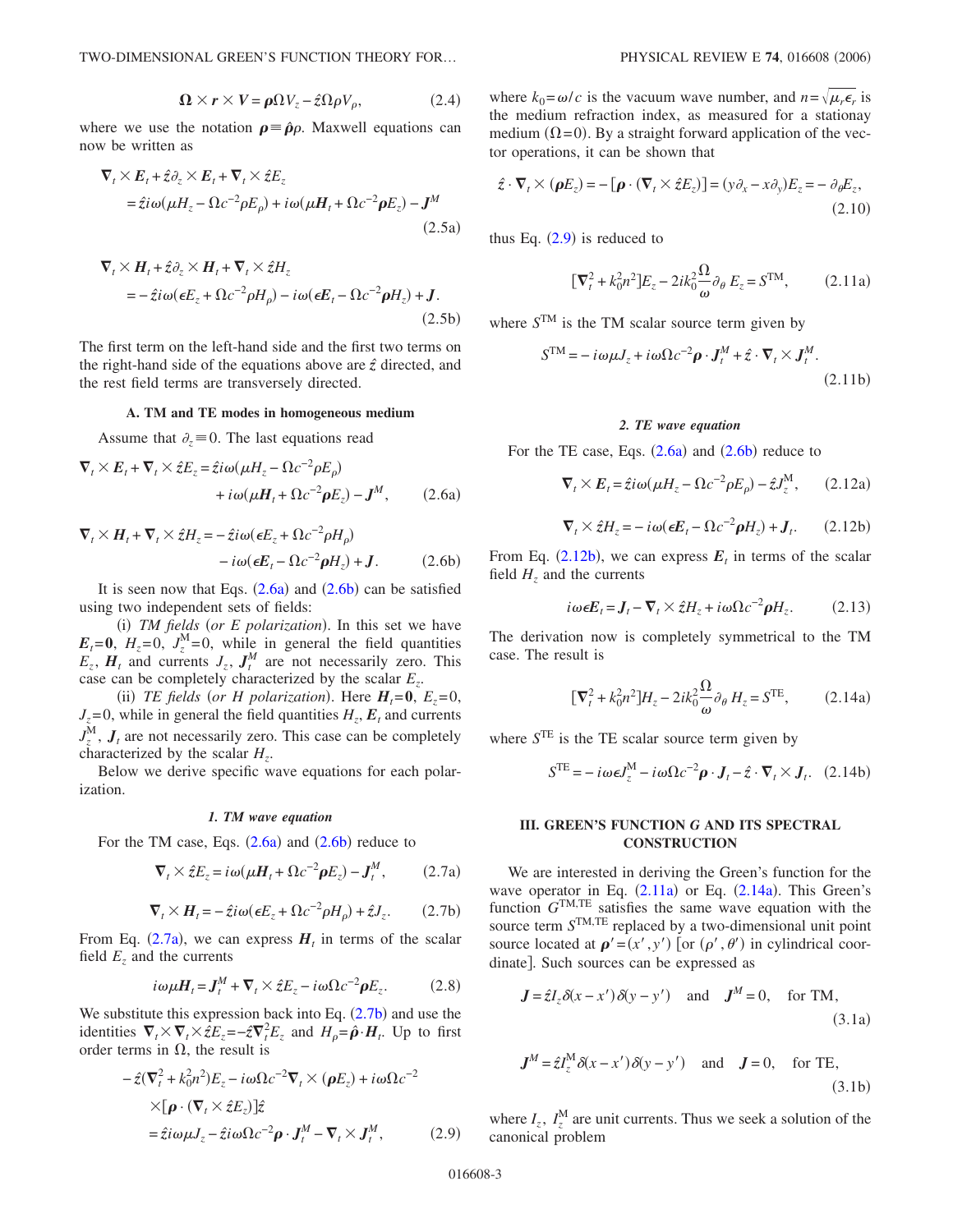<span id="page-3-0"></span>
$$
\frac{1}{\rho}\partial_{\rho}[\rho\partial_{\rho}G] + \frac{1}{\rho^2}\partial_{\theta}^{2}G + k_{0}^{2}n^{2}G - 2ik_{0}^{2}\frac{\Omega}{\omega}\partial_{\theta}G
$$
\n
$$
= -\frac{1}{\rho'}\delta(\rho - \rho')\delta(\theta - \theta'), \qquad (3.2)
$$

where for the TM or TE wave excitation, we have

$$
GTM = i\omega\mu I_z G, \quad GTE = i\omega\epsilon I_z^M G.
$$
 (3.3)

<span id="page-3-3"></span>Note that the medium is homogeneous in  $\theta$  (i.e., the coefficients of this equation are  $\theta$  independent). We therefore suggest the following transformation pair:

$$
G(\rho, \theta; \rho', \theta') = \frac{1}{2\pi} \sum_{m=-\infty}^{\infty} \tilde{g}_m(\rho, \rho'; \theta') e^{im\theta},
$$
 (3.4)

$$
\widetilde{g}_m(\rho,\rho';\theta') = \int_0^{2\pi} G(\rho,\theta;\rho',\theta') e^{-im\theta} d\theta.
$$
 (3.5)

Applying this to Eq.  $(3.2)$  $(3.2)$  $(3.2)$ , we get an ordinary differential equation for  $\tilde{g}_m$ :

<span id="page-3-1"></span>
$$
\frac{1}{\rho} \frac{d}{d\rho} \left[ \rho \frac{d}{d\rho} \tilde{g}_m \right] - \frac{m^2}{\rho^2} \tilde{g}_m + k_0^2 n^2 \gamma_m^2 \tilde{g}_m = -\frac{1}{\rho'} \delta(\rho - \rho') e^{-im\theta'},\tag{3.6}
$$

<span id="page-3-2"></span>where we have defined

$$
\gamma_m^2 = 1 + 2m \frac{\Omega}{\omega n^2}.
$$
 (3.7)

The structure of Eq.  $(3.6)$  $(3.6)$  $(3.6)$  means that we can express  $\tilde{g}_m(\rho, \rho'; \theta')$  as a multiplication of a 1D Green's function in  $\rho$ , with  $e^{-im\theta}$ ,

$$
\widetilde{g}_m(\rho,\rho';\theta') = \widetilde{g}_{\rho,m}(\rho,\rho')e^{-im\theta'},\tag{3.8}
$$

<span id="page-3-4"></span>where  $\tilde{g}_{\rho,m}(\rho,\rho')$  satisfies

$$
\frac{1}{\rho} \frac{d}{d\rho} \left[ \rho \frac{d}{d\rho} \tilde{g}_{\rho,m} \right] - \frac{m^2}{\rho^2} \tilde{g}_{\rho,m} + k_0^2 n^2 \gamma_m^2 \tilde{g}_{\rho,m} = -\frac{1}{\rho'} \delta(\rho - \rho').
$$
\n(3.9)

<span id="page-3-5"></span>This equation possesses a structure amenable to an exact solution procedure based on the standard resolvent theory see, for example, Chap. 3.4c in Ref.  $[16]$  $[16]$  $[16]$ . It is given by

$$
\tilde{g}_{\rho,m}(\rho,\rho') = \frac{\pi i}{2} J_m(k_0 n \gamma_m \rho_<) H_m^{(1)}(k_0 n \gamma_m \rho_>)\,,
$$
\n(3.10a)

where

$$
\rho_{\leq} \equiv \min(\rho, \rho'), \quad \rho_{>} \equiv \max(\rho, \rho') \tag{3.10b}
$$

and where the branch cut for  $\gamma_m$  in the  $\gamma_m^2$  plane [see Eq.  $(3.7)$  $(3.7)$  $(3.7)$ ] extends from the branch point at the origin, running along and just below the negative real axes to  $-\infty$ . This choice of cut ensures that

$$
\text{Re } \gamma_m \ge 0, \quad \text{Im } \gamma_m \ge 0. \tag{3.10c}
$$

The first requirement above is needed to ensure smooth analytic continuation of the  $\Omega$ =0 case. The second requirement stems from the properties of the Hankel and Bessel functions of complex argument, and is formally needed in order to ensure convergence at infinity of the (extremely) high order negative (for  $\Omega > 0$ ) or positive (for  $\Omega < 0$ ) harmonics, for which  $m\Omega < -\omega n^2/2$ . Note that in practice this formal requirement is hardly needed.

Collecting Eqs.  $(3.4)$  $(3.4)$  $(3.4)$  and  $(3.8)$  $(3.8)$  $(3.8)$  together and using Eq.  $(3.10a)$  $(3.10a)$  $(3.10a)$ , we get a simple expression for the full 2D Green's function,

$$
G(\rho, \theta; \rho', \theta') = \frac{1}{2\pi} \sum_{m=-\infty}^{\infty} \widetilde{g}_{\rho,m}(\rho, \rho') e^{im(\theta - \theta')} \tag{3.11}
$$

<span id="page-3-7"></span>or

$$
G = \frac{i}{4} \sum_{m=-\infty}^{\infty} J_m(k_0 n \gamma_m \rho_<) H_m^{(1)}(k_0 n \gamma_m \rho_>) e^{im(\theta - \theta')}.
$$
\n(3.12)

This equation constitutes a spectral representation of the Green's function of rotating medium, in its rest frame. It is exact under the assumption of slow rotation, detailed in item (ii) in the beginning of Sec. II. Note that the information regarding the medium rotation is manifested only via the role of  $\gamma_m$ . Note its dependence on the small parameter  $\Omega/\omega$ . Depending on the magnitude and direction of rotation,  $\gamma_m$ increases or decreases the effective wavelength. The effect of rotation is demonstrated graphically in Sec. III B.

### A. Efficient computation for small  $\Omega/\omega$

Let the Green function of a stationary (nonrotating) medium be denoted by  $G<sup>st</sup>$ . It is obtained from the formulation of the previous subsections by setting  $\gamma_m = 1 \ \forall m$ , and can be expressed as

<span id="page-3-8"></span>
$$
G^{\text{st}} = \frac{i}{4} \sum_{m=-\infty}^{\infty} J_m(k_0 n \rho_<) H_m^{(1)}(k_0 n \rho_>) e^{im(\theta - \theta')}
$$
  
= 
$$
\frac{i}{4} H_0^{(1)}(k_0 n |\boldsymbol{\rho} - \boldsymbol{\rho}'|).
$$
(3.13)

For slow rotation rates, we can approximate

$$
\gamma_m \approx 1 + m \frac{\Omega}{n^2 \omega} \Rightarrow k_0 n \gamma_m \rho \approx k_0 n \rho + m \frac{\Omega}{n \omega} k_0 \rho
$$
\n(3.14a)

<span id="page-3-6"></span>provided that the harmonics index *m* does not get too large. That is,

$$
\frac{|m\Omega|}{\omega} \ll n^2. \tag{3.14b}
$$

It should be emphasized that in practice  $\Omega$  is smaller than  $\omega$ by many orders of magnitude, while for sufficient accuracy the range of summation over *m* is of the order of a few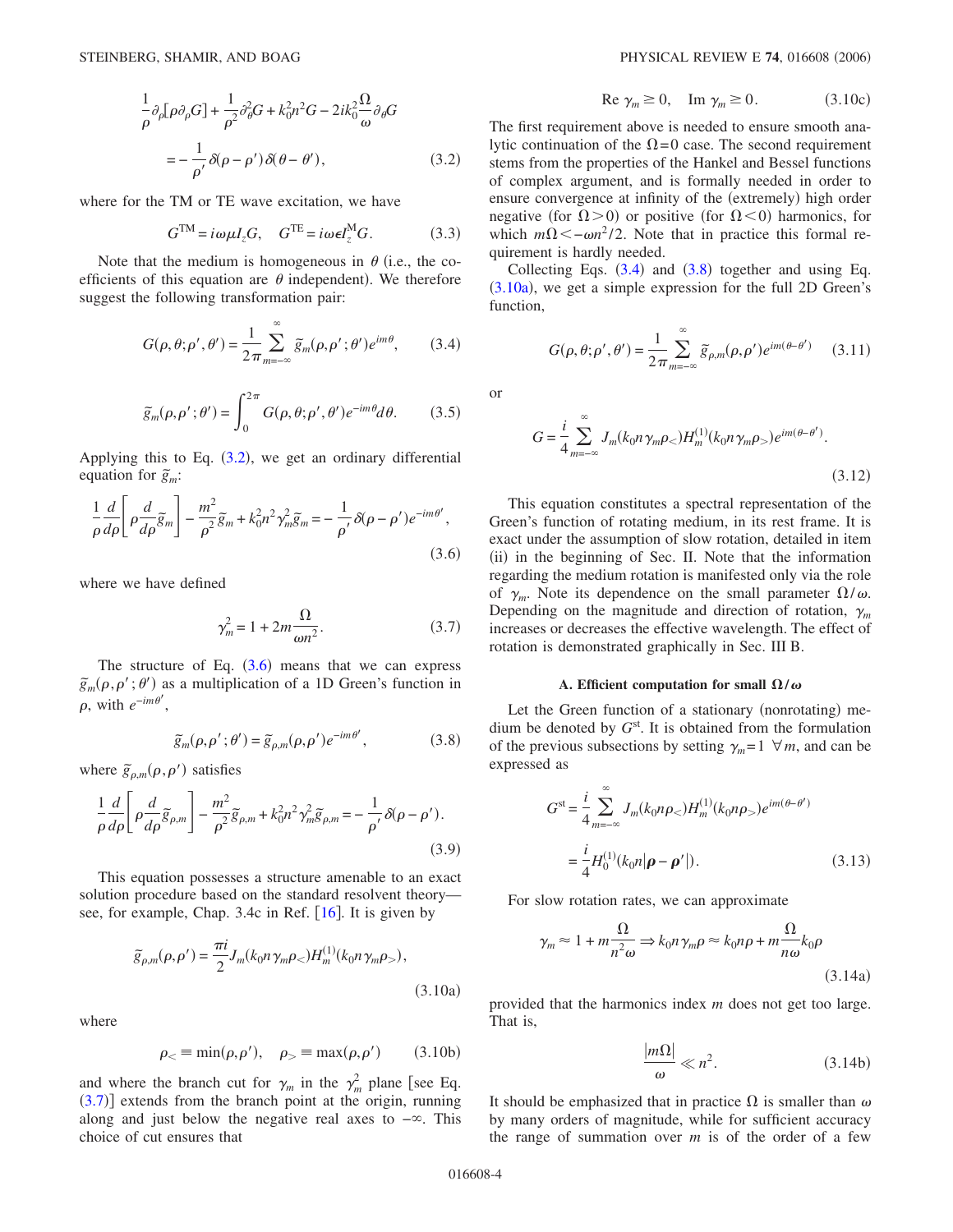hundreds, at most. Therefore it is not difficult to satisfy con-dition ([3.14b](#page-3-6)). Then, we can expand the Bessel and Hankel functions around  $\Omega/\omega=0$  to first order in  $(\Omega/\omega)k_0\rho$ ,

$$
J_m(k_0 n \gamma_m \rho_<) \approx J_m(k_0 n \rho_<) + m \frac{\Omega}{n \omega} k_0 \rho_< J'_m(k_0 n \rho_<),
$$
\n(3.15a)

$$
H_m^{(1)}(k_0 n \gamma_m \rho_>) \approx H_m^{(1)}(k_0 n \rho_>) + m \frac{\Omega}{n \omega} k_0 \rho_> H_m^{(1)'}(k_0 n \rho_>).
$$
\n(3.15b)

Here the prime denotes a derivative with respect to the argument. This approximation puts an additional constraint:

$$
\frac{|m\Omega|}{\omega}k_0 \max(\rho, \rho') \ll n. \tag{3.15c}
$$

Considering the condition in Eq.  $(3.14b)$  $(3.14b)$  $(3.14b)$  and the discussion thereafter, the last inequality actually states that  $\rho$  and  $\rho'$  can be of the order of few wavelengths or even tens of wavelengths. Substituting this result back into the expansion for *G* in Eq.  $(3.12)$  $(3.12)$  $(3.12)$ , using Eq.  $(3.13)$  $(3.13)$  $(3.13)$ , and keeping terms up to the first order in  $\Omega/\omega$ , we obtain

$$
G = G^{\text{st}} + \frac{i}{4} \sum_{m} \frac{m\Omega}{n\omega} k_0 \rho_{<} J'_{m}(k_0 n \rho_{<}) H_m^{(1)}(k_0 n \rho_{>}) e^{im(\theta - \theta')}
$$
  
+ 
$$
\frac{i}{4} \sum_{m} \frac{m\Omega}{n\omega} k_0 \rho_{>} J_m(k_0 n \rho_{<}) H_m^{(1)'}(k_0 n \rho_{>}) e^{im(\theta - \theta')}.
$$
(3.16)

Owing to the structure of the expressions above, we can replace *m* by  $-i\partial_{\theta}$  and replace  $k_0 J'_m(k_0 n \rho_<)$  by  $n^{-1} \partial_{\rho} \langle J_m(k_0 n \rho \rangle)$ . Using these identities and Eq. ([3.13](#page-3-8)), we finally obtain an approximate expression,

$$
G_{\rm app} = G^{\rm st} - i \frac{\Omega}{n^2 \omega} \partial_{\theta} (\rho \partial_{\rho} + \rho' \partial_{\rho'}) G^{\rm st}, \tag{3.17}
$$

<span id="page-4-0"></span>that can be readily evaluated from the stationary medium Green's function  $G<sup>st</sup>$ , with no series summation. The result is

$$
G_{app} = G^{st} \left[ 1 + i \frac{\Omega}{\omega} k_0^2 \rho \rho' \sin(\theta - \theta') \right] + \mathcal{O}\{ (\Omega/\omega)^2 \}
$$

$$
= G^{st} \left[ 1 + i \frac{\Omega}{\omega} k_0^2 (yx' - xy') \right] + \mathcal{O}\{ (\Omega/\omega)^2 \}, \quad (3.18)
$$

where  $k_0 = \omega/c$ , with *c* being the stationary vacuum speed of light. Continuing along these lines, the term in the square brackets can be viewed as a Taylor series expansion of an exponential. Thus it leads to

<span id="page-4-1"></span>
$$
G_{app} \approx G^{\text{st}} e^{i(\Omega/\omega)k_0^2 \rho \rho' \sin(\theta - \theta')}
$$

$$
= G^{\text{st}} e^{i(\Omega/\omega)k_0^2 (yx' - xy')} = G^{\text{st}} e^{i(\Omega/\omega)k_0^2 \hat{z} \cdot (\pmb{\rho}' \times \pmb{\rho})}. \quad (3.19)
$$

These expressions are tested in Sec. III B against the spectral summation of Eq.  $(3.12)$  $(3.12)$  $(3.12)$  which is exact under the slow rotation approximation.

<span id="page-4-2"></span>

FIG. 1. (Color online) Real part of the rotating system Green's function in the *x*, *y* plane, for  $(x', y') = (5, 0)\lambda$ .

## **B. Computation of** *G*

We turn now to compute *G* exactly via the summation in Eq.  $(3.12)$  $(3.12)$  $(3.12)$  in order to demonstrate the effect of rotation, and to compare this exact calculation to the approximate one in Eqs.  $(3.18)$  $(3.18)$  $(3.18)$  and  $(3.19)$  $(3.19)$  $(3.19)$ . Figure [1](#page-4-2) shows an example of *G* in the *x*, *y* plane for  $(x', y') = (5, 0) \lambda$ , where  $\lambda$  is the wavelength in the corresponding stationary problem. In order to notice the effect on the plot, the rotation speed  $\Omega$  has been exaggerated; the computation is performed for  $\Omega/\omega = 5 \times 10^{-3}$ . The exact summation formula in Eq.  $(3.12)$  $(3.12)$  $(3.12)$  has been used, with the summation range  $|m| \leq 80$ . The axes dimensions are normalized to  $\lambda$ . Due to rotation, the radiation wavelength for  $y > 0$  ( $y < 0$ ) in the source vicinity is slightly smaller (larger) than that of the stationary system wavelength. Note that the entire system (source, medium, and observer) rotates in a counterclockwise direction around the origin of this plot. Therefore the variations of wavelength can be interpreted as a local Doppler-like shifts, as seen in the rotating system rest frame. This is consistent with the observation made in Sec. V A.

Figure [2](#page-5-0) shows the radial dependence of *G* for sources at the same location  $[(x', y') = (5, 0)\lambda]$ —along the line  $\theta$  $=\pi/10$  radian. Rotation rate here is  $\Omega/\omega = 10^{-3}$ . The summation range for the exact *G* here is  $|m| \le 200$ . The effect of rotation along this line is clearly seen; the wavelength is slightly increased (decreased) for  $\rho < \rho'$  ( $\rho > \rho'$ ). The lines designated by approximation 1 and approximation 2 show the approximate expressions in Eqs.  $(3.18)$  $(3.18)$  $(3.18)$  and  $(3.19)$  $(3.19)$  $(3.19)$ , respectively. For the rotation speed and radial line shown both approximate expressions reconstruct the features of *G* quite well, but the accuracy of Eq.  $(3.19)$  $(3.19)$  $(3.19)$  is superior: within the graphical resolution it is indistinguishable from the exact spectral expansion.

Figure [3](#page-5-1) shows the same *G* as of the previous figure, but as observed along an azimuthal track  $\rho = 5.1\lambda$ . Again, the effect of rotation slightly decreases (increases) the wavelength for  $\theta \leq \pi$  ( $\theta \geq \pi$ ). For the rotation speeds shown, the approximate expression of Eq.  $(3.18)$  $(3.18)$  $(3.18)$  reconstructs the field phase quite accurately, but field amplitude decreases in accu-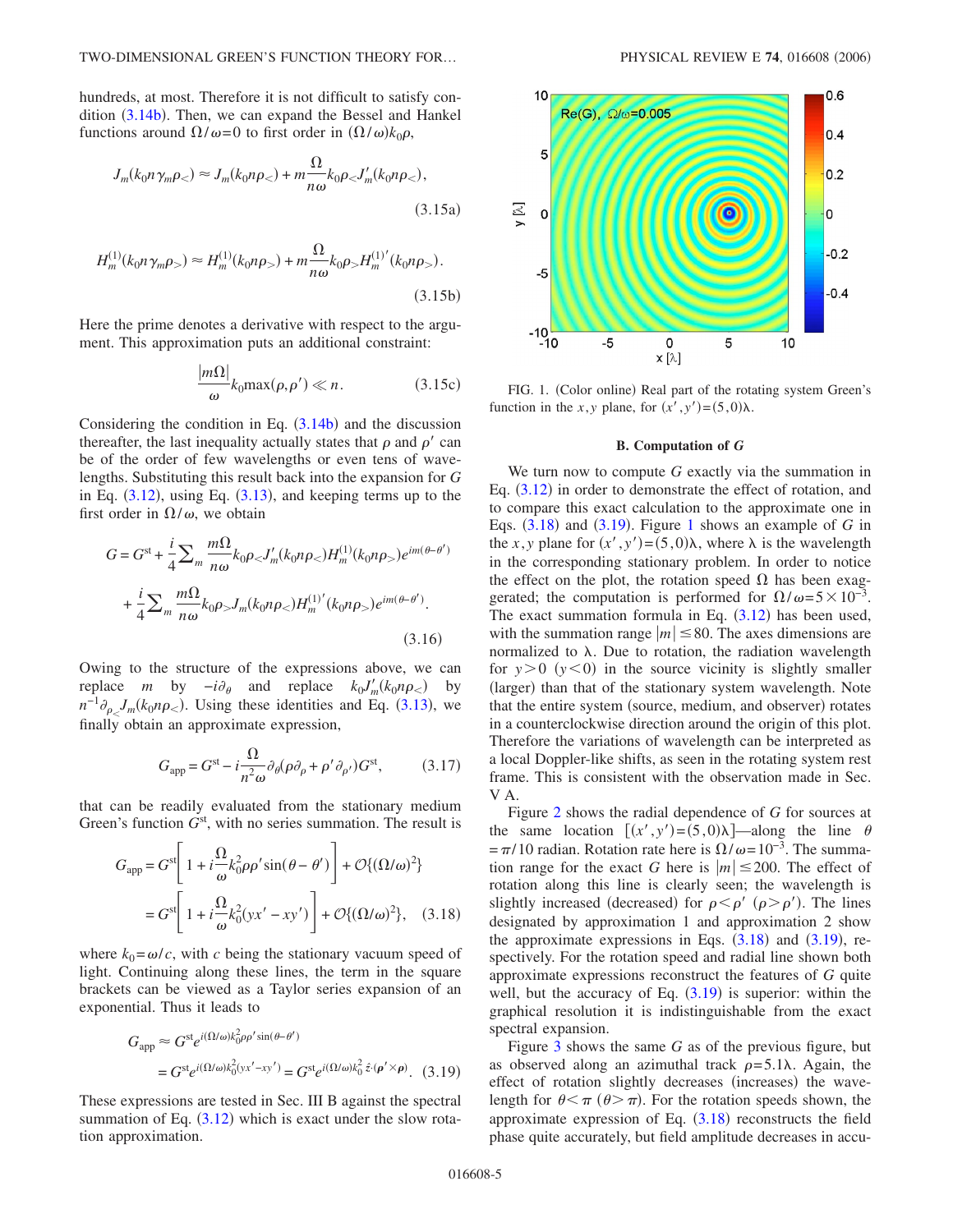<span id="page-5-0"></span>

FIG. 2. (Color online) The Green's function versus radius for  $\theta = \pi/10$  $\theta = \pi/10$  $\theta = \pi/10$  and for source point at the same location as in Fig. 1  $(\rho', \theta') = (5\lambda, 0).$ 

racy as  $\theta$  approaches  $\pi/2$  and  $3\pi/2$ . It is seen again that the approximation of Eq.  $(3.19)$  $(3.19)$  $(3.19)$  is superior, and it cannot be distinguished from the exact *G* within the graphical resolution of the figure.

The global features of *G* and its approximation are demonstrated in Figs. [4](#page-5-2) and [5.](#page-5-3) In both figures, the source is located at  $(x', y') = (5, 0) \lambda$ , the normalized rotation rate is  $\Omega/\omega = 10^{-4}$ , and the summation range for the exact *G* is  $|m| \leq 300$ . A logarithmic scale is used in order to increase the dynamic range. Figure [4](#page-5-2) compares the rotating medium Green's function to that of the stationary one, in the  $(x, y)$ plane. It is seen that in a direction perpendicular to the source movement vector, the field is practically identical to the field of a stationary system. The effect of rotation is maximal along the lines that are tangent to the source velocity vector. Recalling the results shown in Figs. [2](#page-5-0) and [3,](#page-5-1) we conclude that this effect is essentially due to phase differences. Finally, Fig. [4](#page-5-2) shows the error associated with approximation 2 of *G*

<span id="page-5-1"></span>

FIG. 3. (Color online) G along an angular line.

<span id="page-5-2"></span>

FIG. 4. (Color online) Normalized difference between the stationary and rotating medium Green's function,  $|(G - G<sup>st</sup>)/G|$  in dB, showing the effect of rotation in the  $(x, y)$  plane.

discussed in Sec. III A [see Eq.  $(3.19)$  $(3.19)$  $(3.19)$ ]. Note that in order to expand correctly the field around  $\rho = \rho'$  and especially the singularity at  $r=r'$ , a very large number of harmonics is needed. Furthermore, it is well known that the Green's function structure near the source  $(at r = r')$  depends solely on the differential equation order and dimensions (number of independent variables), while it is independent of the equation coefficients. Thus, at this neighborhood, the expression for  $G<sub>app</sub>$  in Eq. ([3.19](#page-4-1)), that is based on the analytically known stationary medium *G* and does not require a summation over cylindrical harmonics, is considered to be more accurate.

# **IV. EXAMPLE: ROTATING RING RESONATOR AND SAGNAC EFFECT**

In this section we demonstrate the efficacy of our previous results in determining some of the fundamental electro-

<span id="page-5-3"></span>

FIG. 5. (Color online) Normalized error of Green's function evaluation,  $|(G - G_{app})/G|$  in dB, showing the quality of the approximation discussed in Sec. III A.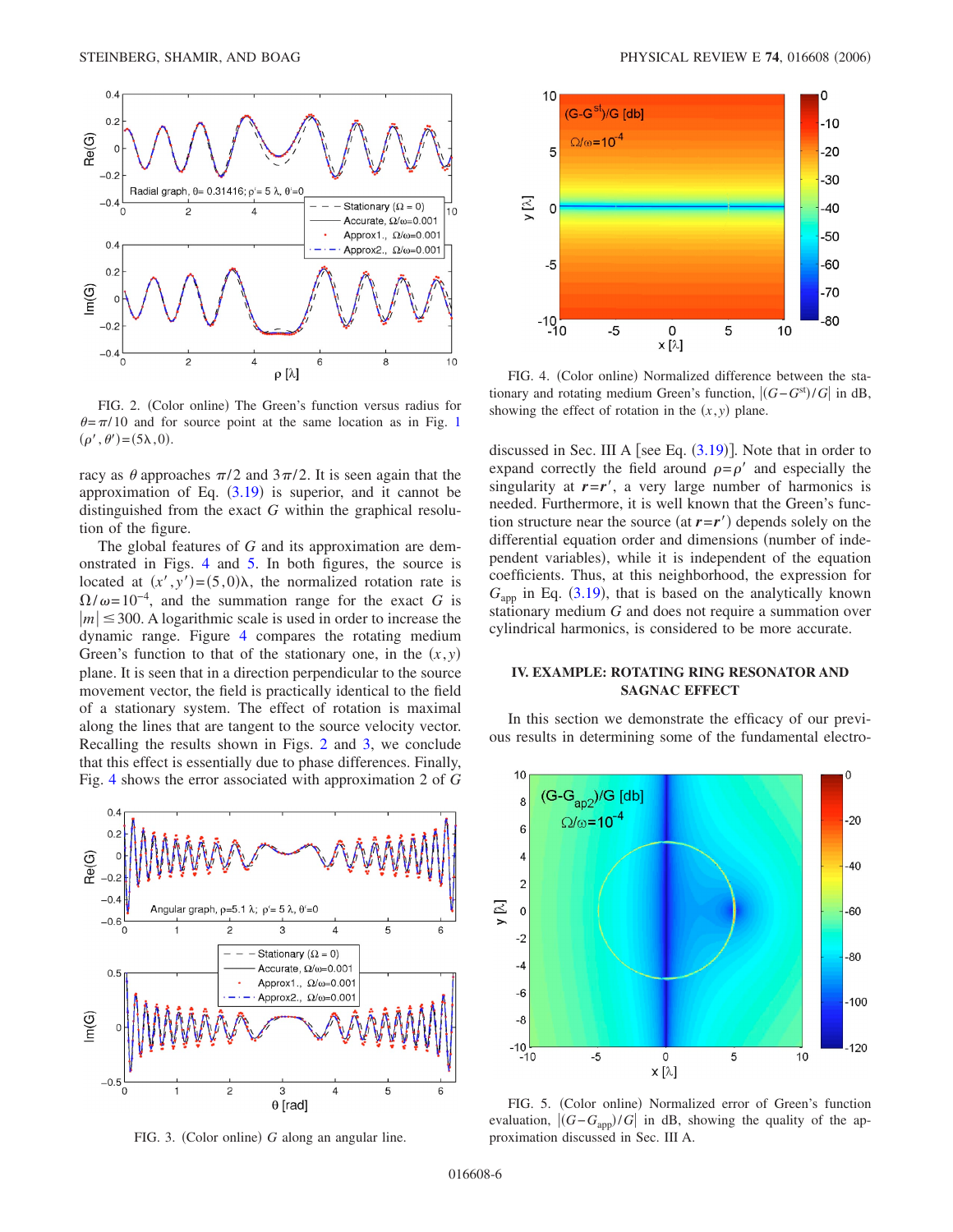<span id="page-6-0"></span>

FIG. 6. The circular resonator.

magnetic properties of a rotating system; namely, its resonant frequencies and their relation to those of the stationary (nonrotating) system. To allow for analytic derivations that will make the physical interpretations as transparent as possible, we consider a relatively simple geometry shown in Fig. [6.](#page-6-0) A ring with the inner and outer radii denoted *a* and *b*, respectively, is filled with a dielectric material. The ring surfaces are perfect electric conductors. A scalar integral equation formulation that governs the TM eigenmodes (i.e., the sourcefree solution) supported by the structure is given by

<span id="page-6-1"></span>
$$
\int_{\sigma} G(\rho, \theta; \rho', \theta') J_z(\rho', \theta') ds' = 0 \quad \forall (\rho, \theta) \in \sigma,
$$
\n(4.1a)

where  $\sigma$  denotes the electrically conducting surfaces of the ring, and  $J_z$  is the *z*-directed electric current on the ring surfaces. Due to the  $e^{im\theta}$  dependence of the Green's function *m*th harmonic, we anticipate the following form for the eigenmodes current  $J_z^{(m')}$ :

$$
J_z^{(m')} = e^{im'\theta} \left[ \frac{c_1}{a} \delta(\rho - a) + \frac{c_2}{b} \delta(\rho - b) \right],
$$
  

$$
m' = 0, \pm 1, \pm 2, \dots,
$$
 (4.1b)

where  $c_1$ ,  $c_2$  are the inner and outer current excitation amplitudes, respectively. Note that the same scalar formulation governs the TE modes of a structure with perfect magnetic conductor walls and *z*-directed magnetic current. We substitute now the Green's function expansion of Eq.  $(3.12)$  $(3.12)$  $(3.12)$  into Eq. ([4.1a](#page-6-1)) and perform the integration, utilizing the orthogonality of the exponential function. The result is the following matrix equation for the current excitation amplitudes  $c_1, c_2$ 

$$
\begin{pmatrix} H_m^{(1)}(k_0 n \gamma_m a) & H_m^{(1)}(k_0 n \gamma_m b) \\ J_m(k_0 n \gamma_m a) & J_m(k_0 n \gamma_m b) \end{pmatrix} \begin{pmatrix} c_1 \\ c_2 \end{pmatrix} = \begin{pmatrix} 0 \\ 0 \end{pmatrix} . \tag{4.2}
$$

A nontrivial solution is allowed by equating the determinant to zero,

$$
H_m^{(1)}(k_0n\gamma_m a)J_m(k_0n\gamma_m b) - H_m^{(1)}(k_0n\gamma_m b)J_m(k_0n\gamma_m a) = 0.
$$
\n(4.3)

The roots of this equation  $k_0 = k_0(\Omega, m) = \omega(\Omega, m)/c$  constitute the *m*th resonance of the system and determine its dependence on the rotation rate  $\Omega$ . Note, however, that for the stationary system  $\gamma_m = 1$ . Since  $\gamma_m$  is the only parameter that depends on  $\Omega$ , and it appears as a multiplicative factor in each of the  $H_m^{(1)}, J_m$  arguments, we can relate the rotating system resonant frequency  $\omega(\Omega,m)$  to that of the stationary system ω(0,*m*) via

$$
\omega(\Omega, m)\gamma_m = \omega(0, m), \quad \gamma_m^2 = 1 + 2m\Omega/(\omega(\Omega, m)n^2).
$$
\n(4.4)

Solving for  $\omega(\Omega, m)$  and keeping terms up to the first order in  $\Omega$ , we obtain

<span id="page-6-2"></span>
$$
\omega(\Omega,m) = \omega(0,m) - m\Omega/n^2 + \mathcal{O}\{[m\Omega/n^2]^2/\omega(0,m)\}.
$$
\n(4.5)

Thus rotation causes a shift of the resonance frequencies. For spatial harmonics that propagate in a direction that coincides with rotation,  $m\Omega$  is positive and thus the resonant frequency decreases. For spatial harmonics that propagate in a direction counter to rotation,  $m\Omega$  is negative, thus increasing the corresponding resonance frequency. It is interesting to note that from Eq. ([4.5](#page-6-2)), the spectral *shifts* do not depend on the loop geometry (namely radius and width). This result is seemingly contradictive to the well known and classical Sagnac effect  $[4]$  $[4]$  $[4]$ . We unfold this apparent inconsistency in the next subsection.

#### **Sagnac effect**

The phase accumulated by a light beam that propagates along a slowly rotating circular path, depends linearly on the path angular velocity  $\Omega$ , and on the area enclosed by the path. This phenomenon is known as the Sagnac effect  $[4]$  $[4]$  $[4]$ . When the circular path forms a complete loop resonator, the aforementioned phase shift causes an  $\Omega$  dependent shift in the resonance frequencies. The difference between the corotation resonance and counter-rotation resonance is used in optical gyroscopes to determine the system rotation rate  $[15]$  $[15]$  $[15]$ .

The Green's function theory and the ensuing analysis of the complete spectral properties of a closed ring structure, reported in the present work, constitute a formal mathematical tool from which the classical Sagnac effect can be derived as a special case. This special case pertains to a limited portion of the system spectrum. To demonstrate this, let us examine the spectral shifts effect shown in Eq.  $(4.5)$  $(4.5)$  $(4.5)$  on the spatial harmonics for which  $m = \pm 2\pi R n / \lambda$ , where  $R = (a$  $+b$ /2 is the average ring radius, and  $\lambda$  is the corresponding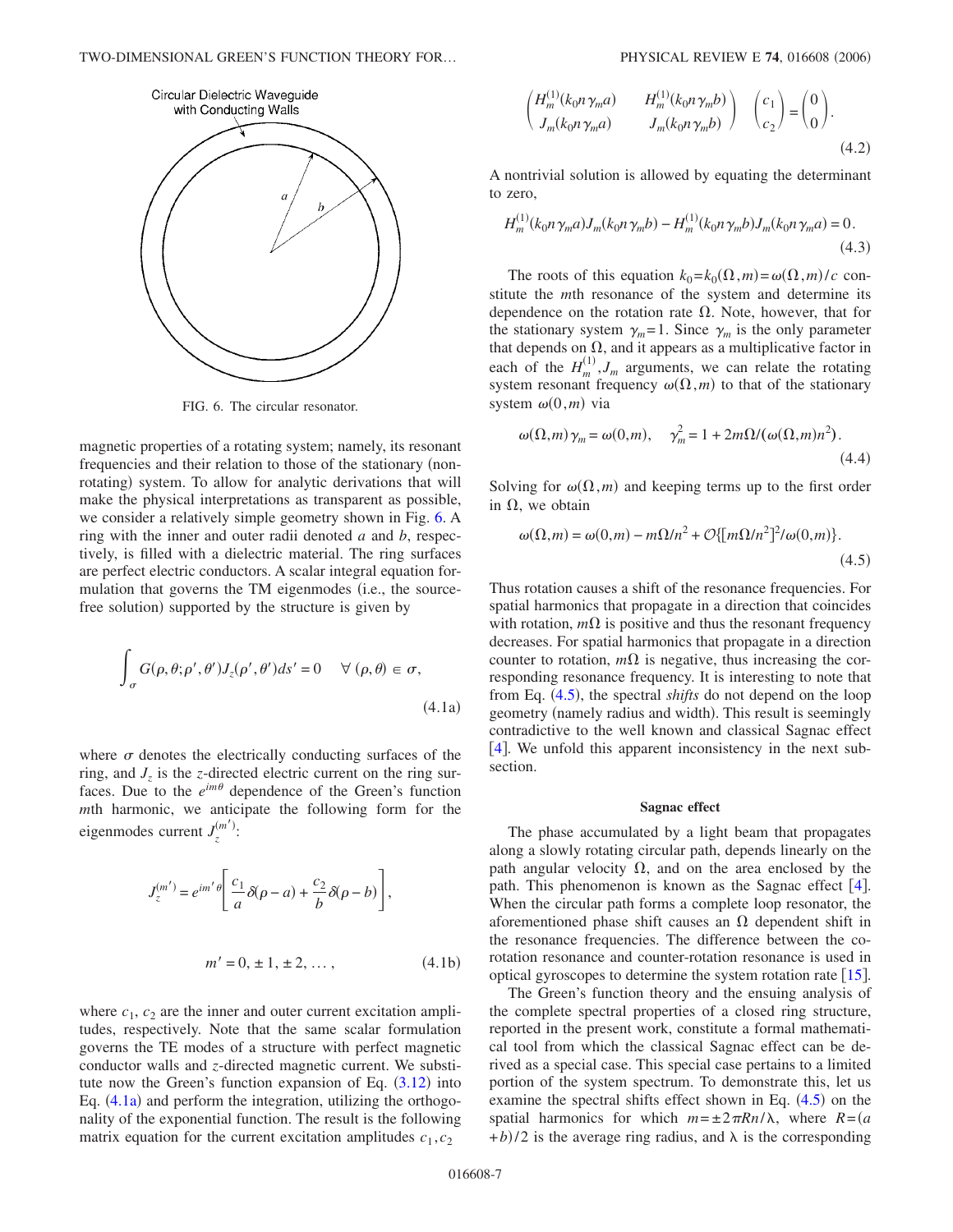stationary vacuum wavelength. For a ring with  $a \gg \lambda$  and *b* −*aa*, these harmonics represent azimuthal propagation; they constitute propagation modes whose spatial wave number is locally tangent to the ring center line  $\rho = R$ . For these modes we have the resonant frequencies  $\omega^{\pm}$ ,

$$
\omega^{\pm} = \omega(0, m) = \frac{2\pi R}{\lambda n} \Omega, \qquad (4.6)
$$

which is exactly the classical co-rotation and counterrotation resonances resulting from the classical Sagnac effect  $\lceil 4 \rceil$  $\lceil 4 \rceil$  $\lceil 4 \rceil$ .

## **V. PHYSICAL INTERPRETATIONS AND NUMERICAL IMPLEMENTATION**

#### **A. Physical interpretation**

In Sec. III B, we have shown that the simple expression in Eq.  $(3.19)$  $(3.19)$  $(3.19)$  approximates  $G$  to a very high precision [better than the expression in Eq.  $(3.18)$  $(3.18)$  $(3.18)$ . Therefore it can be used to observe the dominant effects due to rotation. It is seen from this simple expression that rotation has practically no effect on the field magnitude. It essentially affects the phase by inducing a Doppler-like local shift of the field *wavelength*. This effect is maximal along the line tangential to its motion (e.g., the line  $x=x'=5\lambda$  in Fig. [1](#page-4-2)), and is vanishingly small along a line that is normal to the source motion  $(e.g., the line)$  $y=0$  in Fig. [1](#page-4-2)). The latter is seen very clearly also in Fig. [4,](#page-5-2) as the difference between the stationary and rotating cases vanishes along the line  $y=0$ . It should be emphasized, however, that this wavelength shift is *not* the frequency shift usually seen in classical Doppler effect: in the rotating reference frame, the field oscillates at the single frequency  $\omega$ , independently of the source and observation points  $(r, r')$ which move together with the medium. The effect is observed only on the field *wavelength*, and not on its frequency.

<span id="page-7-0"></span>Another point worth examining is the source-free structure of the fields. From the constitutive relations in Eqs.  $(2.3a)$  $(2.3a)$  $(2.3a)$ ,  $(2.3b)$  $(2.3b)$  $(2.3b)$ ,  $(2.4)$  $(2.4)$  $(2.4)$ , and  $(2.8)$  $(2.8)$  $(2.8)$ , we get for the TM polarization

$$
D = \hat{z}(\epsilon E_z + c^{-2} \Omega \rho H_\rho), \tag{5.1a}
$$

$$
\boldsymbol{B} = \mu \boldsymbol{H}_t + c^{-2} \Omega \boldsymbol{\rho} E_z = \frac{-i}{\omega} (\boldsymbol{J}_t^M + \boldsymbol{\nabla}_t \times \hat{\boldsymbol{\tau}} E_z), \quad (5.1b)
$$

<span id="page-7-2"></span><span id="page-7-1"></span>and for the TE polarization

$$
\mathbf{D} = \epsilon \mathbf{E}_t - c^{-2} \Omega \boldsymbol{\rho} H_z = \frac{i}{\omega} (\mathbf{J}_t + \boldsymbol{\nabla}_t \times \hat{\boldsymbol{z}} H_z), \qquad (5.2a)
$$

$$
\mathbf{B} = \hat{z}(\mu H_z - c^{-2} \Omega \rho E_\rho). \tag{5.2b}
$$

<span id="page-7-3"></span>Substituting our Green's function fields, and noting that  $\partial_z$  $\equiv$  0 (two-dimensional problem), it is readily verified that the source free conditions  $\nabla \cdot \mathbf{D} = 0$ ,  $\nabla \cdot \mathbf{B} = 0$  are automatically satisfied whenever *J*,  $J_t^M = 0$  and  $r \neq r'$ . Furthermore, it is seen that under rotation the local transverse plane wave structure of the field  $E_z$  in TM (and  $H_z$  in TE), is the same as that of stationary system: direction of propagation is normal to polarization (since  $\nabla \cdot \hat{z} E_z = 0$  in the former, and  $\nabla \cdot \hat{z} H_z$ 

=0 in the latter). However, under rotation this property is generally not preserved for the field  $H_t$  in TM (since now  $\nabla \cdot H_t \neq 0$  - it depends on  $\Omega$ ) and for the field  $E_t$  in TE (since  $\nabla \cdot \boldsymbol{E}_t \neq 0$ .

### **B. Numerical implementations**

As discussed in the introduction section, a well-suited solution procedure for scattering of time-harmonic electromagnetic signal from a dielectric structure is the method of moments  $[9]$  $[9]$  $[9]$ . A vital tool here is the Green's function of an appropriately defined background medium, describing the field at *r* due to a unit point source at *r'*. For scattering from a stationary structure, the background is most conveniently defined as a homogeneous medium, and the corresponding *G* is well known. For the analysis of scattering from a rotating structure as seen in the rotating medium rest frame, the background problem Green's function is the field in a rotating homogeneous medium where both the source point at *r'* and the observer at  $r$  rotate together with the medium. This is exactly the solution derived in this work. In the general solution scheme, *G* is used to expand the field in each homogeneous subdomain of the dielectric structure, and the requirement for satisfying boundary conditions is then imposed (see, for example, Refs.  $[9-11]$  $[9-11]$  $[9-11]$ ). Fortunately, in 2D geometries rotation does not affect boundary conditions at the dielectric interface; this can be seen directly from Eqs.  $(2.2a)$  $(2.2a)$  $(2.2a)$ ,  $(2.2b)$  $(2.2b)$  $(2.2b)$ ,  $(2.3a)$  $(2.3a)$  $(2.3a)$ , and  $(2.3b)$  $(2.3b)$  $(2.3b)$  and Eqs.  $(5.1a)$  $(5.1a)$  $(5.1a)$ ,  $(5.1b)$  $(5.1b)$  $(5.1b)$ ,  $(5.2a)$  $(5.2a)$  $(5.2a)$ , and ([5.2b](#page-7-3)) by applying to it the fact that the structure dielectric surfaces are invariant along the rotation axes *zˆ*. With this observation at hand, well tested legacy codes dealing traditionally with stationary scatterers can be extended to hold also for rotating scatterers (at their rest frame), simply by replacing the stationary medium Green's function *G*st by the Green's function *G* derived in this work *and at no additional cost of algorithm complexity or programming*. With this approach, we have extended the method in Refs.  $[10,11]$  $[10,11]$  $[10,11]$  $[10,11]$  used successfully by us for stationary PhC problems, to apply for rotating crystals as well  $\lceil 17 \rceil$  $\lceil 17 \rceil$  $\lceil 17 \rceil$ .

Finally, we note that the numerical implementation of MOM requires us to evaluate  $G(\mathbf{r}, \mathbf{r}')$  at a very large number of different points in  $r$  and  $r'$ . If the exact  $G$  is used, each pair of values for  $r$  and  $r'$  requires a new spectral series summation of Eq.  $(3.12)$  $(3.12)$  $(3.12)$ , over hundreds of cylindrical harmonics. This fact renders the use of the exact spectral representation of *G* completely impractical for many problems of interest. On the other hand, the computation of the stationary medium Green's function is relatively simple; it requires the evaluation of a single Hankel function and highly efficient commercial numerical libraries are available for this. Hence the importance of the high-quality approximate solution given in Eq.  $(3.19)$  $(3.19)$  $(3.19)$ ; it is expressed in terms of the stationary medium Green's function, multiplied by an exponential.

### **VI. CONCLUSIONS**

We presented a general Green's function theory for a slowly rotating homogeneous two-dimensional medium. The theory is derived in the medium rest frame, and it provides a